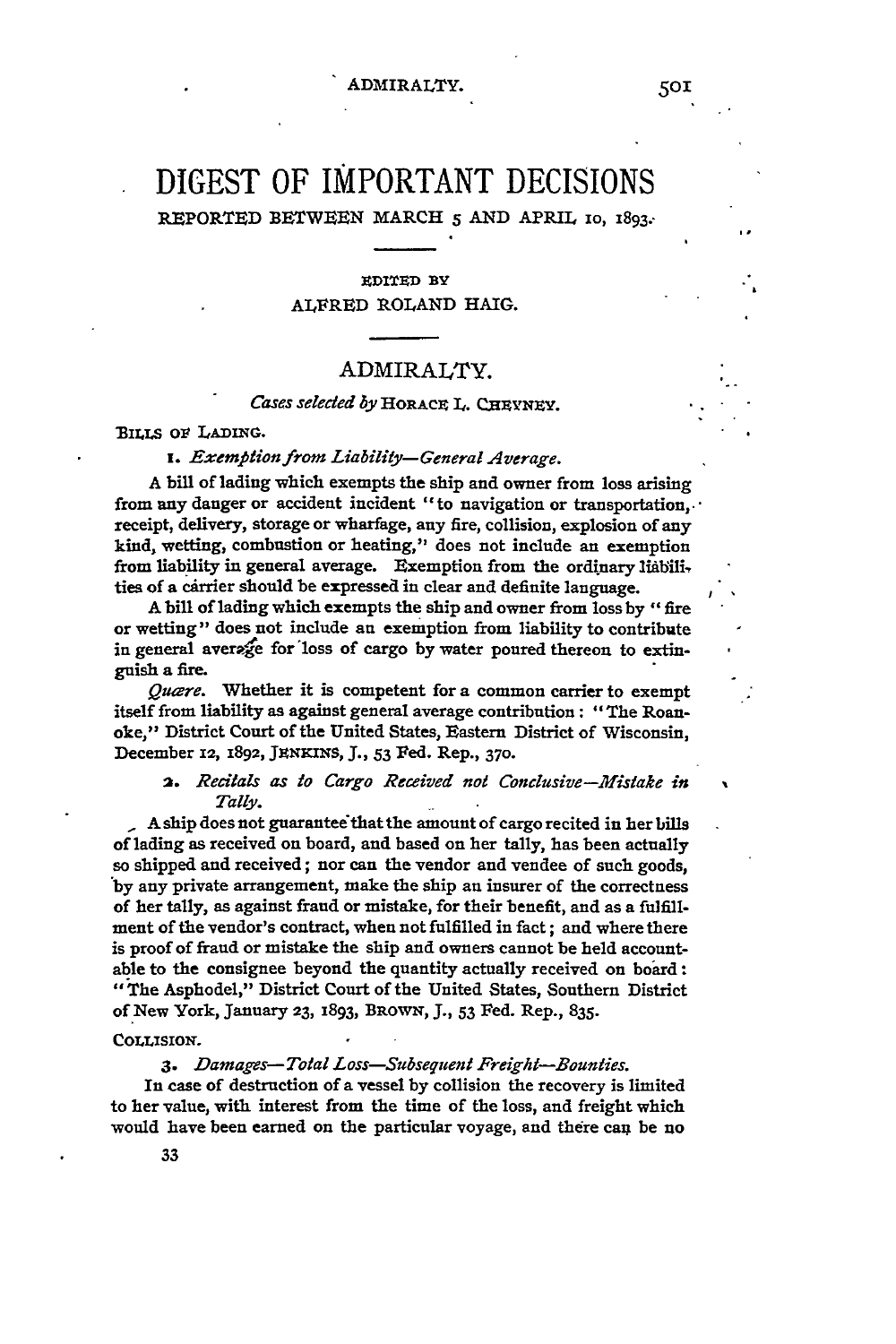recovery of net freight which would have been earned on a subsequent -voyage from the port of immediate destination, **and** for -which the vessel was already engaged,

In case df destruction by collision, the fact that **the** vessel wouild have been able to earn a bounty under the law of her nationality is an element of value proper to be considered, but no allowance can be made for bounty: Fabre *v.* Cunard Steamship Co., Ltd., Circuit Court of Appeals. of the United States, Second District, October 4, **1893,** WALLACE, **J., 53** Fed. Rep., **288:**

#### LIEN.

### *4. Jurisdiction of State Courts to Enforce Lien given by State Laws.*

The courts of a State have jurisdiction to enforce **by a** proceeding *in : r-em* **liens** given **by** its laws for labor and materials furnished in constructing or repairing domestic vessels, notwithstanding Rev. St. U. S.,  $\S$  563, **subd. 8,** and **711,** subd. **3,** giving the United States District Courts exclusive jurisdiction of "all civil causes of admiralty and maritime jisdiction, saving to suitors the right of *a* common-law'remedy in all. cases where the common law is competent to give it:" Atlantic Works. v: "The Glide," Supreme Judicial Court of Massachusetts, January 4, 1893, HOLMES, J., MORTON and KNOWLTON, J.J., dissenting, 33 N. E. Rep., 163.

# CARRIERS **AND** TRANSPORTATION **COMPANIES..**

*Cases selected by OWEN WISTER.*<sup>1</sup>

COMBINATIONS TO **MAINTAIN RATIES.**

*i. Restraint of Trade-Act ofJuly 2, 189o, Sec. <.*

**.** An agreement between several competing railway companies, and the formation of an association thereunder for the purpose of maintaining just and reasonable rates, preventing unjust discriminations by furnishing adequate and equal facilities for the interchange of traffic between the several lines without preventing or illegally limiting competition, is not an agreement, combination or conspiracy in restraint of trade in violation of the Act of July 2, 1890,  $\partial$  I. Where each company, by such  $\cdot$ agreement, maintains its own organization as before, elects its own officers, delegates no powers to the assodiation to govern in. any respect the operations or methods of transacting the routine business of the several competing lines, but simply requires that each company shall charge just  $\cdot$ and regsonable rates, and provides for certain regulations in regard **to'** '-changes in such rates, such contract or agreement is not forbidden **by** public policy as amounting to a transfer of the franchises and corporate *,* powers of such companies. It was not the intention of. **Congress** to include common carriers subject to the Act of February 4, 1887, within

<sup>1</sup> During the temporary absence of Mr. Wister, cases in this department will. be seledted by one of the editors of the journal. •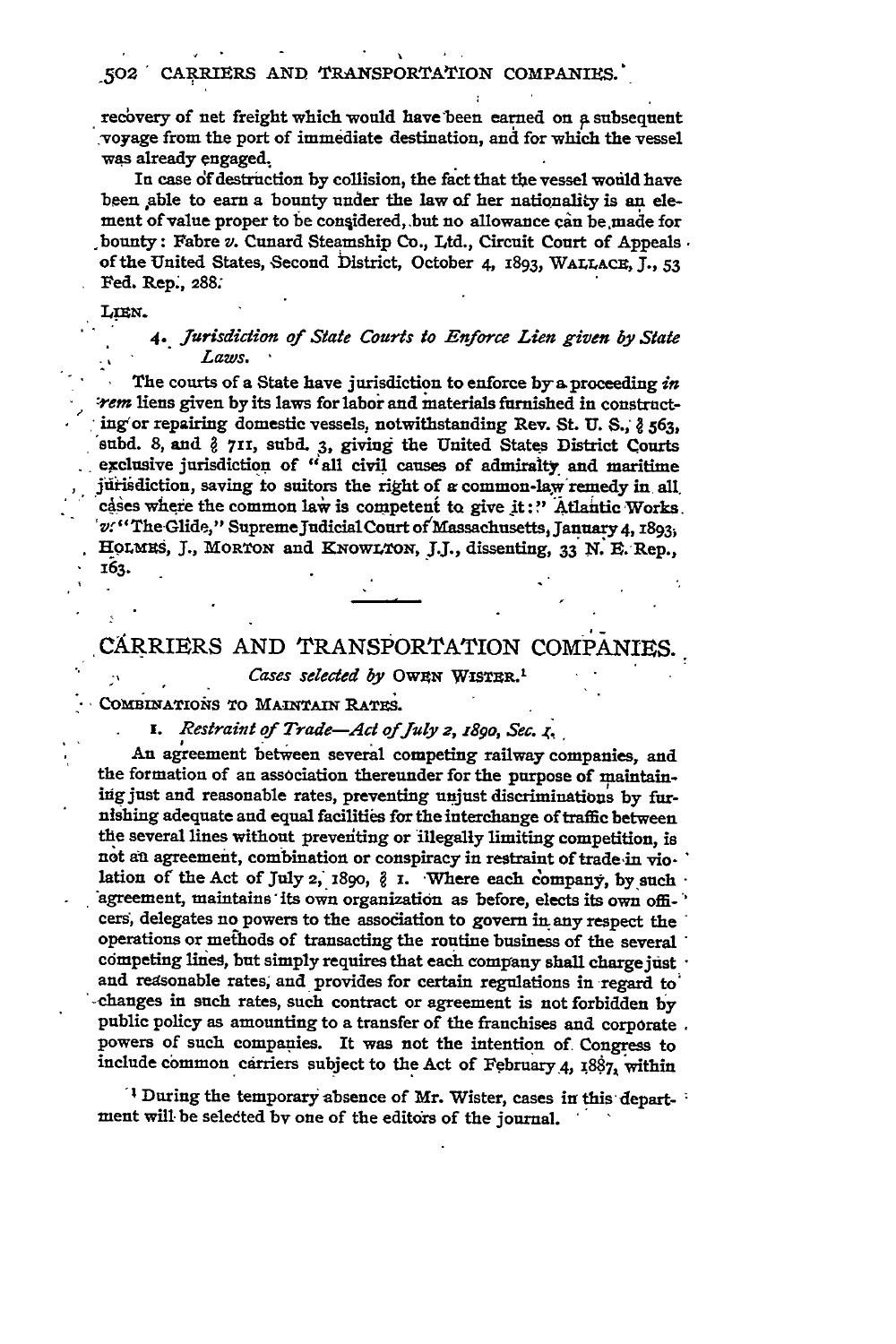the provisions of the Act **of July** 2, i8go, which is a special statute, relating to combinations in the form of trusts and conspiracies in restraint of trade: United Sates v. Trans-Missouri Freight Association, Circuit Court, District of Kansas, **RINER, J.,** November 28, 1892, **53** Fed Rep., 440..

#### **FREIGHT,** RzvuSAL **TO** DELIVER.

#### 2. Statutory Penalty-Interstate Commerce.

In an action against a carrier to recover the statutory penalty for. refusing to deliver flour shipped from **St.** Louis, Mo., to Brenham, Tex., directed to plaintiff by the bill of lading, it appeared that the company of which the purchase was made, acting for plaintiff; delivered the car to the St. L., **A,** & T. road, a common carrier into Texas, making connections with the **G., C.** & **S.** F. road and defendant road, both leading to Brenham. The bill of lading stated that the freight was to be carried via the **G., C.** & S. **F.,** on which-the established rate on flour was **40** cents **per loo** pounds, but it was turned over to defendant, on which the established rate was **53** cents, and **by** defendant carried to Brenham. **On** the arrival of the car plaintiff offered defendant the amount named in the bill of lading-4o cents per ioo-which was declined, and the amount of its established rate demanded, which plaintiff refused to pay. *Held*, that the flour was interstate commerce, and as defendant would have been answerable under the. acts of Congress requiring an established rate for freight, and making it- a misdemeanor to accept more or loss than **53** cents, the statute of Texas imposing a penalty for a refusal to deliver freight on tender of the charges specified in the bill of lading would not apply: Dilligham v. Fishl, Court of Civil Appeals of Texas, PLEAS-**ANTS, 3.,** December **15, X892,** 21 *S.* W. Rep., 554.

*3. Interstate Commerce.* See also **CONSTITUTIONAL** LAw. **INTERSTATE COMMERCE ACT.** See also CONSTITUTIONAL LAW.

#### *4. Short Haul Clause-Joint and Local Rates.*

The long and short haul clause of the Interstate Commerce Act **(Q** *4).* does not apply to a case where the short haul rate is the combined local. rates of two connecting lines, and the lower long haul rate is a joint rate made **by** the two lines acting together; and an indictment alleging such. rates is bad: United States *v.* Mellen, District Court, District of Kansas,. RINER, **J.,** November **28,** 1892, *53* Fed. Rep., **229.** Following Railway Co.. v. Osborne, **52** Fed. Rep., 912.

#### MEAsuRz ov **DAmAGuS.**

#### *s. Delay in Forwarding Baggage.*

The measure of a passenger's damages for a carrier's delay in forwarding her trunk is the value of the use of the property during the delay: Gulf, **C.** & **S.** F. Ry. to. *v.* Vancil, Court of Appeals of Texas, COLLARD, **J.,** February 8, 1893, **21 S.** W. Rep., **303.**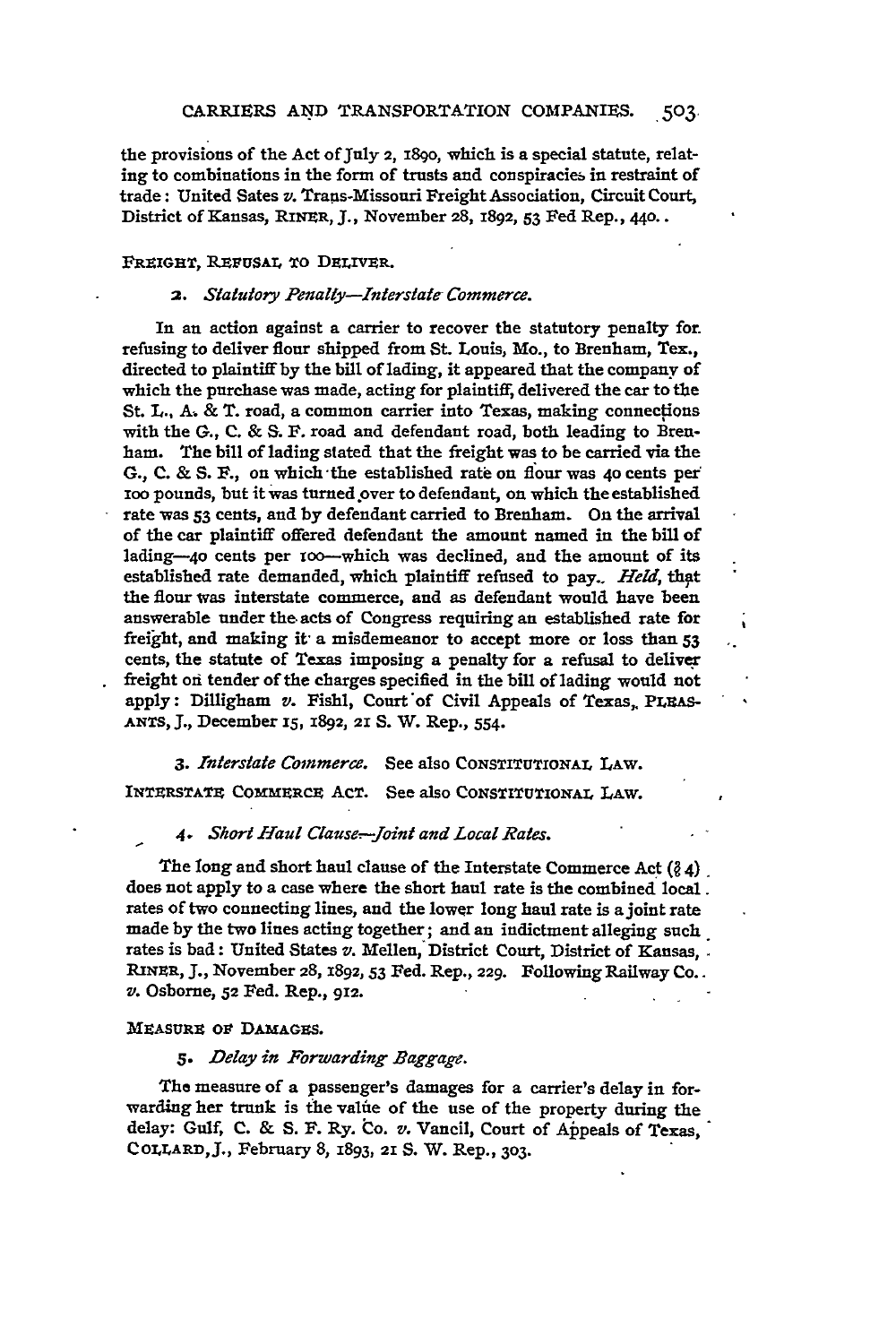# - CONSTITUTIONAL. LAW. Cases selected by WILLIAM STRUTHERS ELLIS.

#### **FEDERAL.**

**CONTRACTS.**

# *s. Impairing Obligation of Contract in Corporate Charter.*

Before the adoption of a requirement of a State Constitution that "the general assembly shall provide by general laws for the organization af-all corporations thereafter created, which laws may at any time **be** altered or repealed," certain street railway companies had been incorporated and authorized to construct and operate street railways on all or any of the streets of a certain city, without any reservation of power to. **alter** or repeal their charters. After the Constitution took effect these 'companies became consolidated into one'corporation, pursuant to the provisions of the code of the State for the consolidation of railroad and street railroad companies: *Hed,* that as no intention **to** subject the'previously existing charters to alteration or repeal appeared *iit* the new Constitution or the subsequent legislation, the consolidation did .not subject. rights granted by the original charters to the dominion of the State. Neither the State, nor the city under authority delegated **by** the State, could prohibit the consolidated company from occupying a street in the city, iii he exercise of the right granted **by** the original charters, and as sich.prohibition would impair the obligation **of** those charters, a suit **by** the consolidated company to restrain the city from interfering with such use of the street by the company involved a federal-question; Citizens' Street Railway Co. *v.* City of Memphis, Circuit Court, Western District **of** Tennessee,.Jauary 4, **1893, HAMMOND, J., 53** Fed. Rep., *7r5.*

INTERSTATE COMMERCE. See also CARRIERS AND TRANSPORTATION COMPANIES.

**\*** *-2.. Foreign Corpboration.*

A corporation doing business in one State sold goods to be transferred and delivered to a person doing business in another State, and in an action for the price it was contended by the purchaser that the failure of the corporation to file a copy of its articles with the secretary of the State of which the purchaser was a resident, in compliance with a statute of said State, was a bar to recovery: *Held*, that the transaction was an act of interstate commerce, and even if the statute could be held applicable it would violate the commerce clause of the Federal Constitution, and consequently cannot defeat the action **for the** price: Lyons-Thomas Hardware Co.- *v.* Reading Hardware Co., Court of Civil Appeals of Texas, TARLTON, C. J., February *7,* **1893, 21 S.** W. Rep., **300.**

# *3. Jurisdicion of Federal Cours4*

The constitutional grant of jurisdiction to the federal courts in "cases iii law and equity," **does** not **authorize** those courts to **use** their powers merely in aid of an investigation before an administrative body. Consequently so much of the twelfth section of the Interstate Commerce Act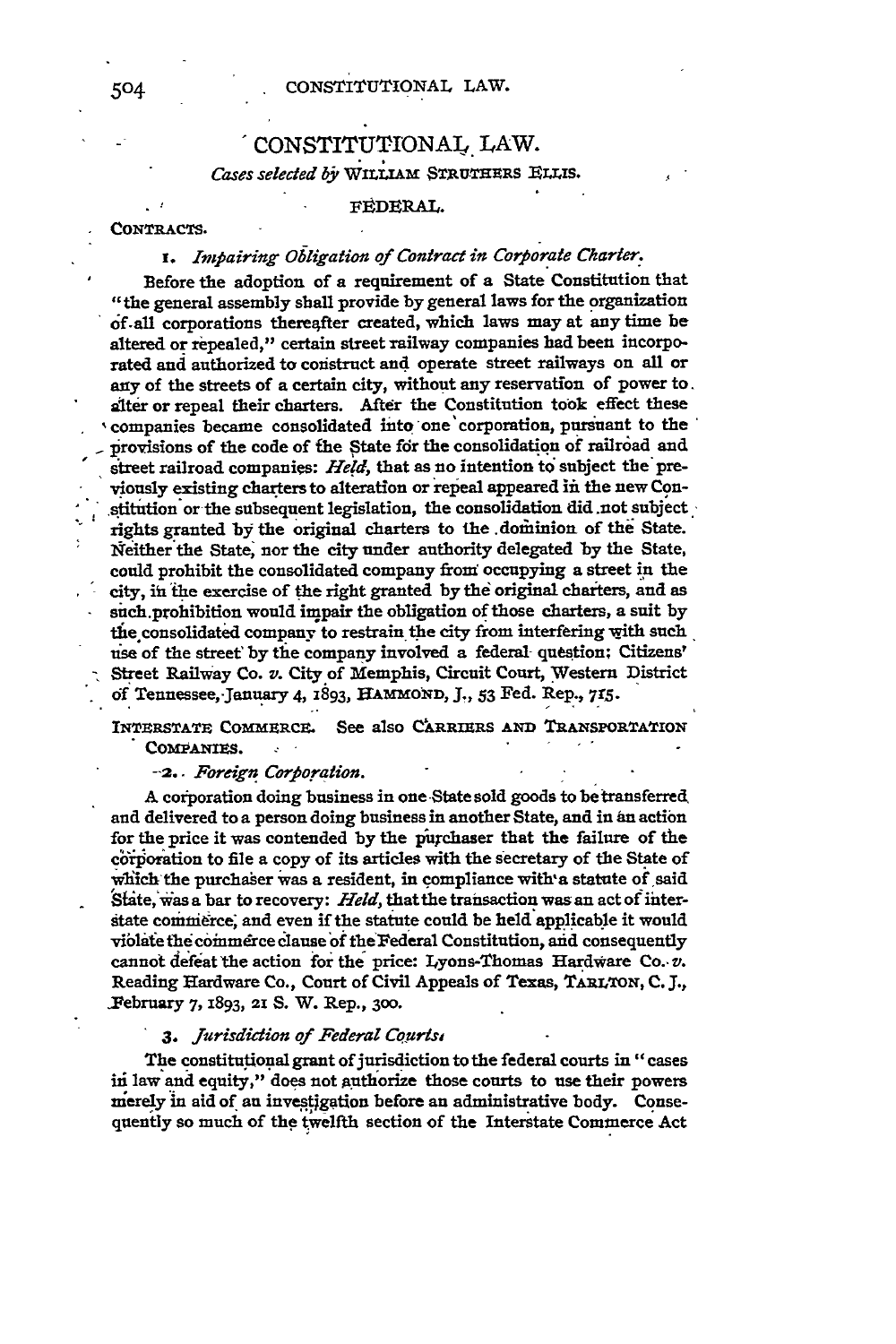as assumes to authorize the circuit courts to make orders enforcing subpcnas issued **by** the interstate commerce commission is unconstitutional: *In re* Interstate Commerce Commission, Circuit Court, Northern District of Illinois, December 7, 1892, GRESHAM, Circ. J., 53 Fed. Rep., 476.

#### *4. State Police Laws-Original Package.-*

In the absence of proof that alum in baking powder is deleterious to health, Gen. Laws Minn., 1889, **c\*7,** *?* I, as amended **by** Gen. Laws Minn., **89!,** c. II9, declaring it a misdemeanor to sell baking powder containing alum, unless the package have a label stating that it contains alum, violates Const. U. S., Art. 1, § 8, granting to Congress the power to regulate interstate commerce, in so far as it relates to original packages imported from another State: *In re* Ware, Circuit Court, Dist. Minnesota, Third Division, **SANBORN, J.,** June **29, 1892, 53** Fed. Rep., 783.

#### RAILROADS.

*s. Regulation of Railroad Traffic-Interstate Commerce.*

**A** State statute, which declares that "all regular passenger trains shall stop a sufficient length of time at the railroad station of county seats to receive and set off passengers with safety" applies to a train designated as a "fast mail train," used mainly for carrying.the mail, but which also has coaches for the use of passengers, and which passes through part of the corporate limits of a county seat, though it does not pass the regular passenger station at that place. Said statute, applied to a train employed in interstate commerce, is not a regulation of such commerce, for the reason that the statute imposes no restrictions upon the introduction or transportation of any article of commerce, and is but a proper exercise of the police power of the State, inasmuch as.it carries out the requirements for the comfort, safety and welfare of the people. The fact that Congress has aided several States by the donation of public lands for the construction of railroads, which eventually form one continuous line, and carry the mail from one State to another, does not relieve the companies operating such roads from the control of the States under whose laws they are respectively organized, even in regard to the trains carrying mail from State to State: Illinois Central R. R. Co. *v.* People, Supreme Court of Illinois, MAGRUDER, *J.,* November **2,** 1892, 33 N. E. Rep., **173.**

# CORPORATIONS.

# Cases selected by LEWIS LAWRENCE SMITH.

#### CHARTER.

*i. Where its Validity may be Attacked.*

The validity of a corporation cannot be considered **by** an auditor appointed to distribute the proceeds of a sheriff's sale of the corporation effects: Prouty **v.** Prouty & Barr **B.** & **S.** Co., Supreme Court of Pennsylvania, PIR CuIAm, January **30, 1893, 25** Atl. Rep., iooI.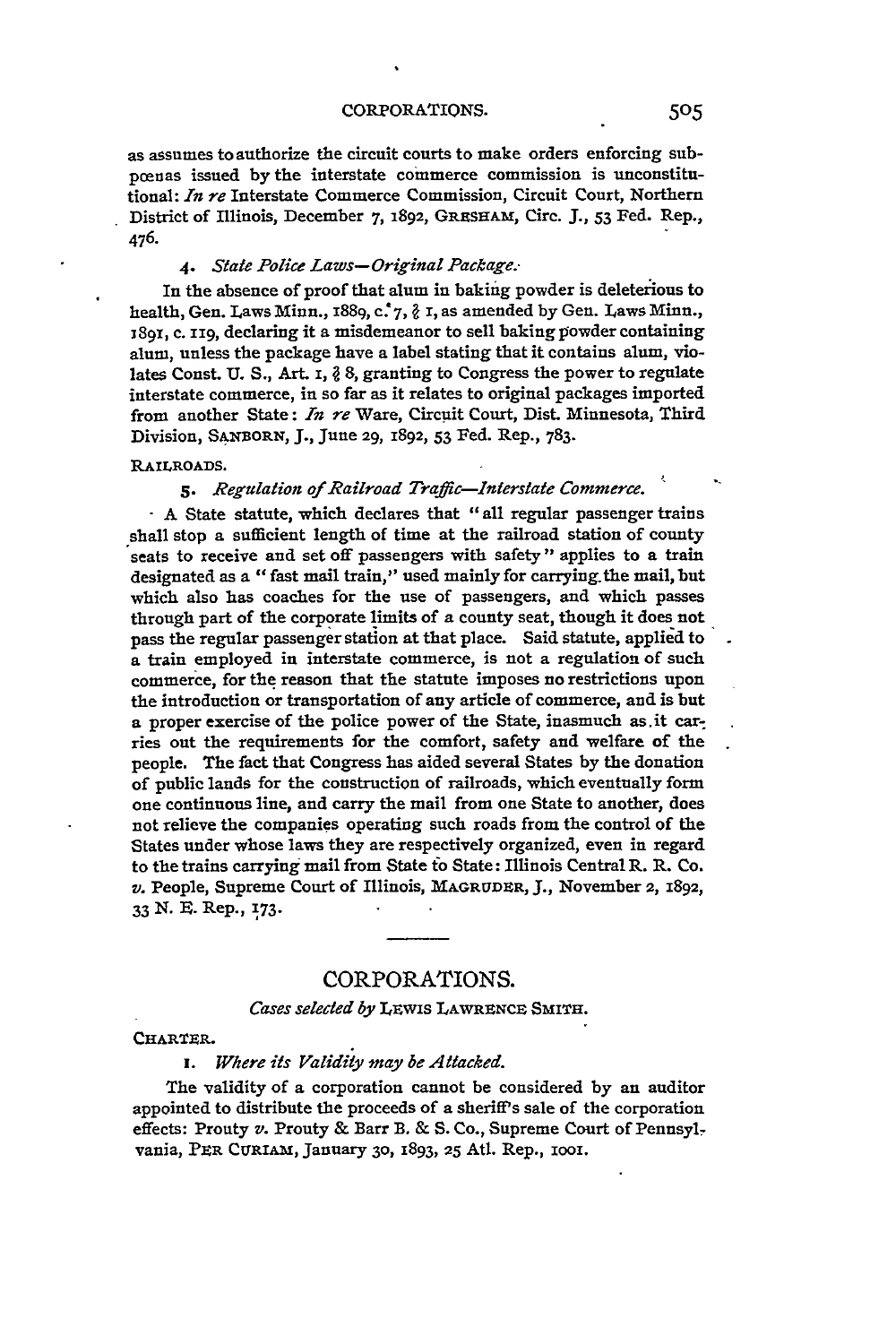# *2. Number of Stockholders Necessary.-Acquisftion of Entire* Stock by one Individual-Liability for Corporate Debts.

Under the general Statutes of Kentucky, "any number of persons may associate themselves together" for incorporation. All of the stock **was** purchased, after a regular incorporation, **by** one man, who transacted the business of the corporation in good faith, and in the course of such business the corporation became accommodation indorser of certain drafts. The holder of these drafts obtained judgment, and sought to obtain a dividend from the assigned estate of the sole stockholder. The Court, stating that the statute required more than one person to make a valid corporation, nevertheless decided that the corporation was **not** dissoived **by** the acuisition of all of the stock **by** one man,, but that the operation of its charter was suspended until other persons became stockholders; and, furthermore, that the sole stockholder, in the absence of fraud, :was not personally liable for the debts of- the corporatiol: Louisville Banking Co. v. Eisenman, Court of Appeals of Kentucky, -PRYOR, **J.,** February **25,** 1893, **21** S. W. Rep., **531.**

# *3. Forfeiture of Charter-Parties to [Proceedings..*

In an action by the State to forfeit a corporation's charter for want of substantial compliance with the statutory requirement in 'its formation, viz., that the articles of incorporation had been acknowledged **by** four instead of five persons, as required by the Statute, the corporation **is** a necessary party defendant, and making it such is not an admission of its corporate character, so as to preclude the State from questioning **its** fight to corporate existence: People v. Stanford, *iS* Pac. Rep., **85; i9** Pac. Rep., **693,** and **77** Cal., 360, distinguished: People v. Montecilo - Water Co., Supreme Court of California, *TRmPLB,* **C.,** February 9, 1893, **32** Pac. Rep., **236.**

In an action under the Code 6f Alabama, for acting as a corporation, without being incorporated, against the officers of the alleged corpora**tion,** a different conclusion was reached from that arived at in the preceding case; and it was held that the corporation was not a proper party. The case of People v. Stanford, **77** Cal., 360, was-regarded as destroying the effect of People *v.* Flint, relied on in People *v.* Montecilo Water Co.: *Stteex rel.,* Sauche *zr.* Webb, Supreme Court of Alabama, **HARArSON,** - **J.,** JaiiuarY 31 1893, **12 So.** Rep., **377.- -**

*4. Forfeiture af Franchises Induced by Action of State Authorities.* See *infra,* **6,** 7.

#### DIVIDENDS.

# *5. All the Stockholders have the Right to Partiifiate.*

Where a corporation declares a dividend on all its stock except the shares named in a certain certificate, the owner of such certificate may sue the corporation for the dividend on his shares. Such an exception is void. Moreover, the purchaser of such stock who has possession **of** the certificate, and who has applied to the corporation to have the stock transferred to him **on** its books, may sue the corporation for a dividend due on his stock, without first compelling a transfer of the stock to him

**I-**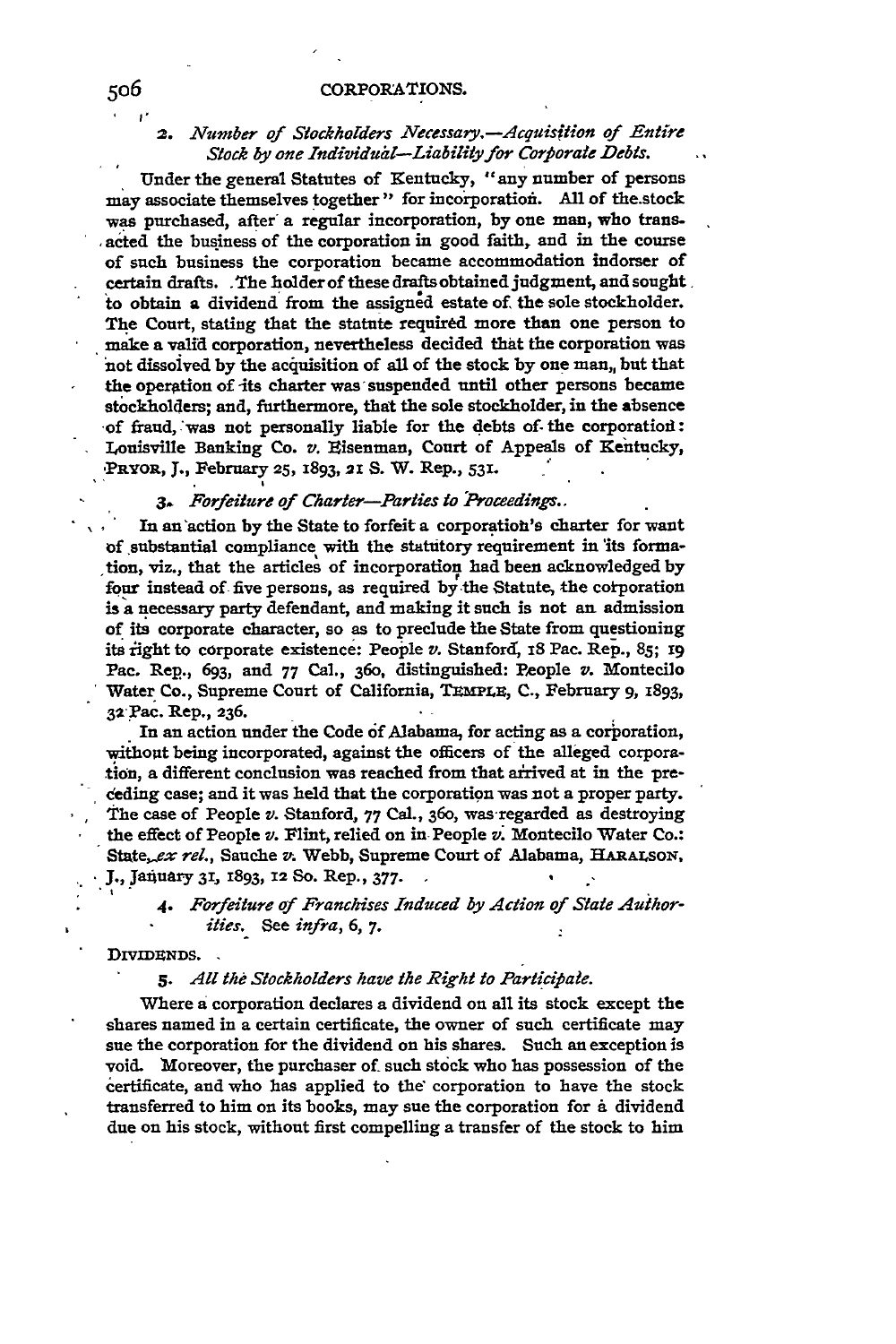**by** a proceeding in equity: Hill *v.* Atoka Coal & M. Co., Supreme Court of Missouri, BURGSS, **J.,** February **14,** 1893, **21 S.** W. Rep., 5o8.

#### FRANCHISES.

### *6. Appfropriated by Another Corporation.*

One public corporation cannot take the franchise of another, which is in use, unless expressly authorized **by** the legislature, and then only **by** regular condemnation, and cannot take it at all if such taking will materially affect its use: Fidelity T. & **S.** V. Co. v. Mobile **S.** Ry. **Co.,** Circuit Court, Southern District, Alabama, **TouLMIN, D. J.,** October **22,** 1892, **53** Fed. Rep., **687.**

# *7. Similarity of Names of Two Associations-Forfeiture of Charter.*

Members of a voluntary association cannot enjoin a corporation from acting under its charter, because it uses the name of the voluntary association; for the charter, having been granted **by** the legislature, can only be forfeited and revoked **by** the legislature, or at the suit of the State. Nor can the members of the association maintain a bill to enjoin the use of the name of the corporation, since the act of incorporation fixed **the** name such corporation was to bear, and since the right to use that name was part of its franchise, conferred on it **by** law: Pauline *v.* Portuguese Ben. Association, Supreme Court of Rhode Island, MATTESON, C. J., January 28, **1893,** 26 Atl. Rep., **36.**

#### **PUBLIC CORPORATIONS.**

*8.' Normal Schools.*

Normal schools are not public or *quasi* public corporations under the laws of Pennsylvania, and their property is subject to mechanics' liens: McLeod *v.* Central Normal School, Supreme Court of Pennsylvania, CLARK, **J.,** February **6, 1893, 25 At.** Rep. **iO9; 32** W. **N. C., 37,.**

### **STOCK.**

*9. Transfer of Shares by Corporation acting upon Power of Attorney which has been forged-Liability for.* See **EVIDZNCX.**

# CRIMINAL **LAW.1**

# BURGLARY.

*x. What Constitutes.*

Where a person enters the chimney of a storehouse at the top, intending to go down such chimney into the store to steal, he is guilty: of burglary, though he does iot in fact get through the chimney into the building where the goods are: Olds *v.* State, Supreme Court of Alabama, **HARALSON, J.,** February 6, 1893, 12 So. Rep., **409.**

**<sup>1</sup>**The cases in Criminal Law and Criminal Practice this month were selected **by** one of the Editors.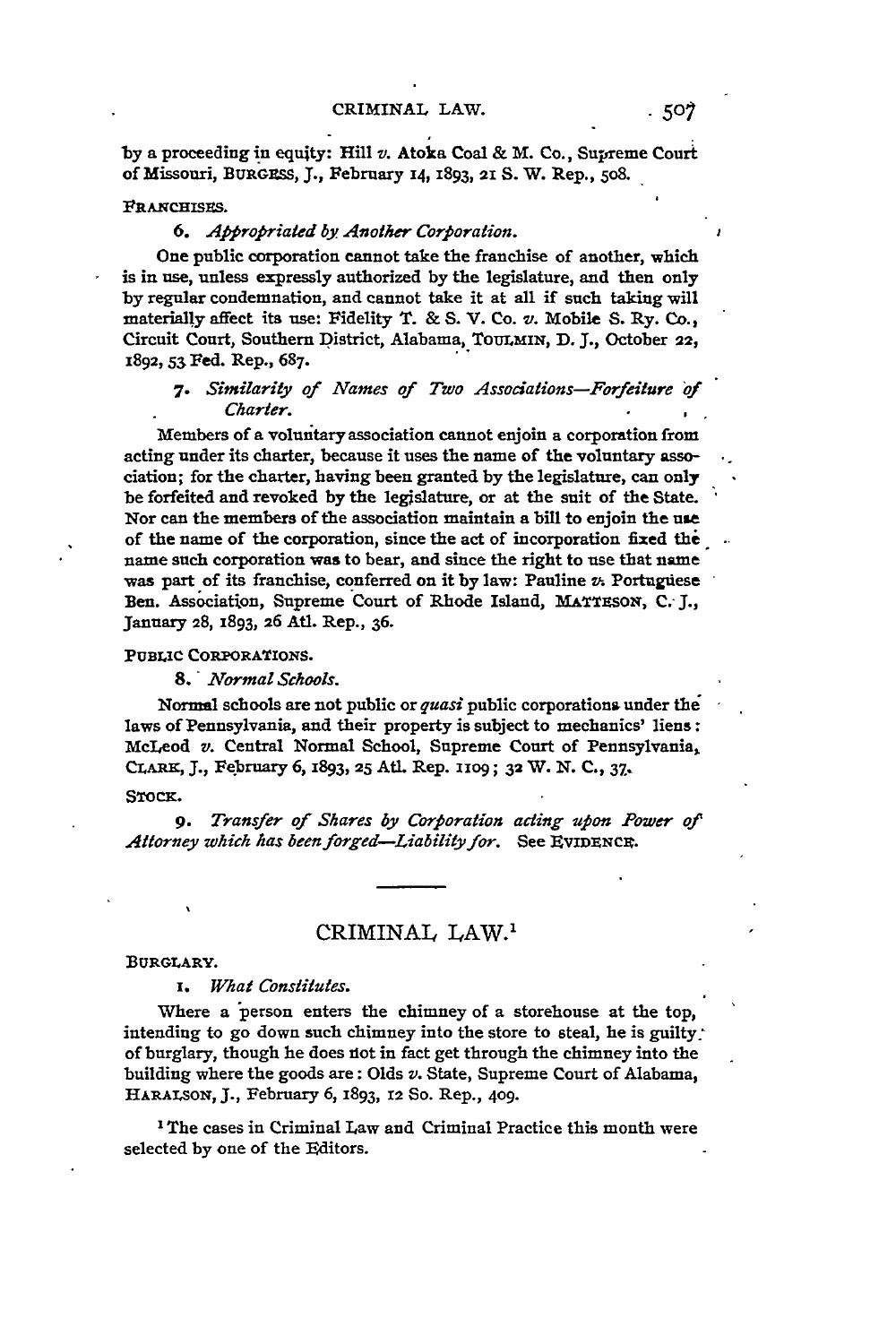MURDER.

# *2. Duress of Third Persons.*

On a trial for murder, after defendant testified that two men threatened to take his life unless he killed deceased, the Court refused to instruct the jury that if defendant killed deceased "under threats of immediate impending peril to his own life, such as to take away the free agency of defendant, then **he'is** not guilty." *Held,* that the refusal so to  charge was proper, because, aside from the common-law rule that taking 'the life of an innocent person cannot be justified on a plea of compulsfon, the charge ignored the evidence in the case that defendant, after being informed ly the men that he must **kill** deceased, went with them some distance to deceased's hoiase without seeking to escape: Arp *v.* .State, Supreme Court of Alabama, CoLEMAN, **J.,** January **26i** 1893, **12 So.** Rep., **3o1.**

# CRIMINAL PRACTICE.

#### **JURISDICTION.**

*,I. Accomplice, Jursdiction to Try-Acts Committed in Another County.*

The District Court of a county in which a murder was committed has jurisdiction to try an accomplice, though all the acts constituting defendant such accomplice were committed in another county: Carlisle *v.* ,State, Court of Criminal Appeal, Texas, HURT, P. J., February **ii,** 1893,-21'S. W. Rep., 358.

#### QUESTIONS OF LAW.

#### **2.** *Power of\_ Jury to Determine in Criminal Cases.-*

The doctrine that jurors are paramount judges of the law as well as of the facts in criminal cases, is contrary to the common law, contrary to Constitution, Chapter I, Articles I, IV, guaranteeing every person "a certain remedy" for all wrongs, conformable to the laws, and that he shall not be deprived of liberty, "except by the laws;" contrary to R. L.,  $\frac{2}{3}$  1699, 1700, relative to the reservation of questions of law to the Supreme Court after **a** verdict of guilty; and contrary, also, to Fed. Const., Art. VI, declaring such-Constitution, and all laws in pursuance thereof, the supreme law, binding on all judges in every State: State *v.* Croteau, **23** Vt., **14,** overruled: State v. Burpee; Supreme Court' of Vermont, THompsoN, **J.,** February **i9,** 1892, **25** AUt. Rep., 964.

WITNESSES, COMPETENCY OF.

*3. Pardon-Statutory Pardon under State Law-Evidence of a Pardotzed Criminal in Trial in U. S. Courts.*

The competency of witnesses in criminal trials in the National Courts, in the absence of special provision by Congress, is to be determined by the law of the State where the trial takes- place as it existed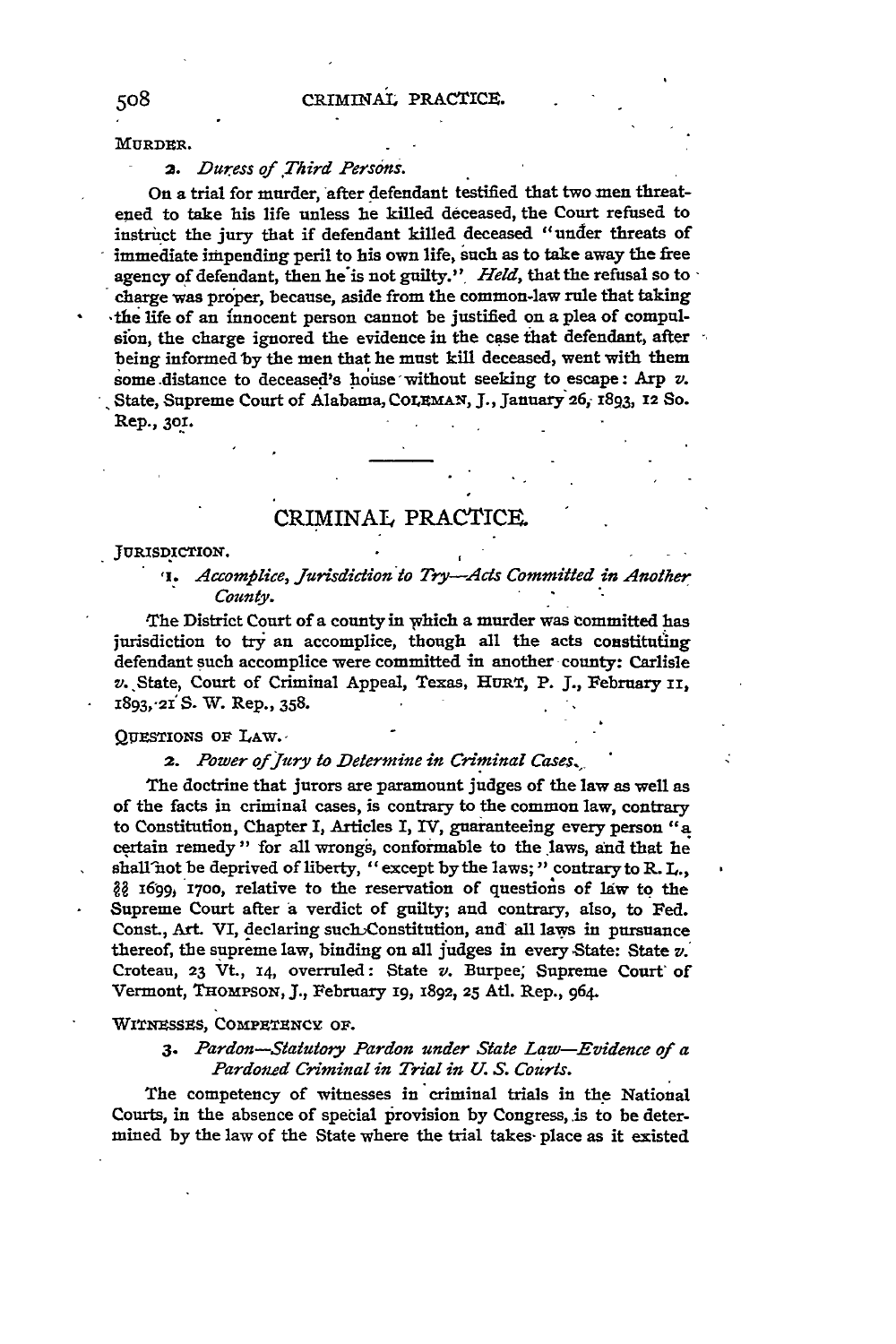# EQUITY. 509

when the judiciary act **of** 1789 was passed. **A** person who has been convicted and sentenced in the Courts of Pennsylvania for murder is incompetent to testify in the National Courts unless such disability has been removed **by** a pardon. The Pennsylvania statute providing that the enduring of the punishment shall have the like effect and consequences as a pardon **by** the governor amounts to a legislative pardon, and enables such person to testify in criminal trials in the National Courts **:** United States *v.* Hall, District Court, W. **D.** Pennsylvania, **BUrF'NGTON, 3.,** December **17, 1892, 53** Fed. Rep., **352; 32** W. **N. C.,** xio.

# WRIT OV **ERROR CORAm** NowIs.

# *4. Pleading Guilty under Fear of Mlob Violence.*

Where the accused in a criminal prosecution in the district court is forced, through well-grounded fears of mob violence, to plead guilty to the criminal charge, and to be sentenced to imprisonment and hard labor in the penitentiary for a term of years, he has a right to relief from such sentence and plea **by** an action or proceeding in the same court in the nature of a writ of error *coram nobis.* **And** in such a case, where the accused was sentenced to imprisonment in the penitentiary for a period of forty-two years, and after having served more than seven years of thatterm he commences an action in the nature of a writ of error *coram nobi's* to set aside such sentence and plea, his action is not barred **by** any statute of limitations, for the reason that no statute of limitations will operate against the remedy of a party while he is under the legal disability of imprisonment: State v. Calhoun, Supreme Court of Kansas, VALBNTInE, **J.,** January **7,** 1893, **32** Pac. Rep., **38.**

# **EQUITY.**

# *Cases selected by* **RoBERT** P. **BRADFORD.**

#### **FRAUD.**

# *1. Attorney and Client-Adverse Title.*

The relation of attorney and client is most confidential, and while **it** in the slightest degree continues the former cannot acquire a title adversely to the latter in the property to which the relation attaches: Sullivan *v.* Walker, Supreme Court of Mississippi, COOPER, **J.,** December X9, **1892, 12** So. Rep., **250.**

# *2. Conveyance-Bona Fides of Purchaser.*

W, with a view to defraud his creditors, and with a knowledge of such purpose **by** the husband of **S,** transferred his property to **S** for a reasonably adequate consideration, which transfer **S,** acting on the husband's advice, accepted. *Held,* that **S** was not chargeable with her husband's knowledge of W's purpose, unless actually brought home to her: Bruen *v.* Dunn, Supreme Court of Iowa, GIvRN, **J.,** January **31, 1893, 54 N. W.** Rep., 468.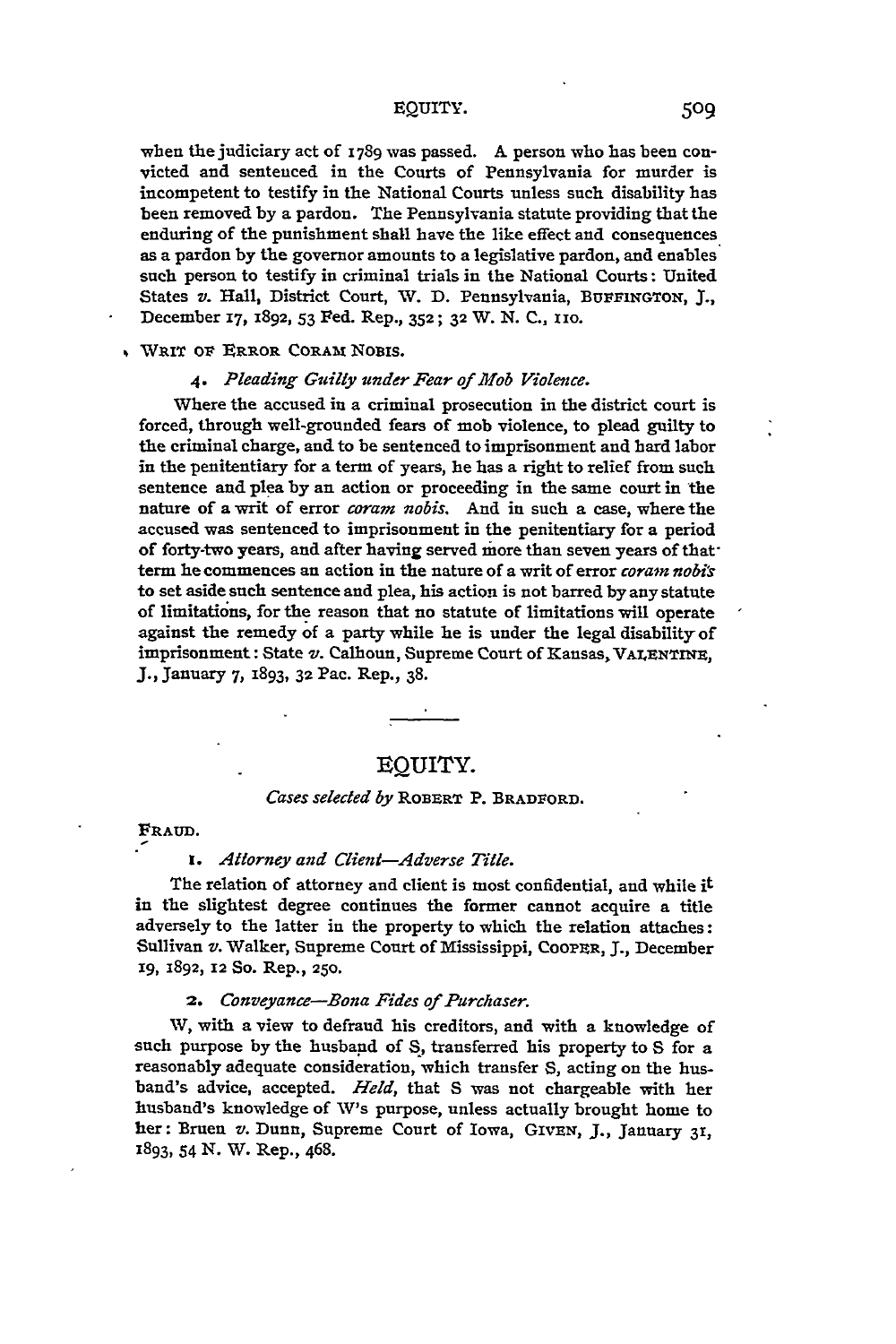# *3. Marital Rights.*

A disposition of her property **by** a woman about, to marry without the consent of her intended husband is a fraud upon his rights unless the consideration is a valuable one. The benefit of children **by** a former marriage is not such a valuable consideration. In North Carolina neither constructive nor actual notice **before** the marriage will bar the husband's right to **ket** aside such a conveyance made after the engagement: Ferebee.v. Pritchaid, Supreme Court of North Carolina, **SuEP-HERD, C. J.,** February *21,* **1893,** x6 **S.** R. Rep., **9o3.-**

#### **.TtUSTZEs.**

#### *4.'" Aecounting-Laches of cestui que trust.*

In cases of continuing trusts that are strictly such, and recognized and enforced in courts of equity only, so long as the relation of trustee and *cestui que trust* continues to exist, no length of time will bar the *cestui que trust* of his rights in the subject of the. trust as against the. trustee, unless circumstances exist to raise a presumption from lapse of time of an extinguishment of the trust, or unless there has been an open. denial or repudiation of the trust brought home to the knowledge of the... cestui que trust, which would require him to act as upon, an asserted. adyerse title. Laches is a neglect to do something that **by** law a man is obliged or in duty bound to do, and the 'application of this doctrine depends'entirely upon the circumstances of each particular case: Anderson *v.* Northrop, Supreme Court of Florida, **TAYLOR, J.,** December **28, 1892, 12** So. Rep., **318.**

# EVIDENCE.'

#### *Cases selected by Hj3NRY* **N.** SsrLTz.

FORGERY.

# *i.' Attempted Copies of Signature Found.*

In an action against a corporation for permitting a transfer of shares of its capital stock to be made on its books under a power of attorney alleged to have been forged by the transferee, to whom new certificates were issued, a number of forged signatures of the name~of the owner **of.** the stock found in the transferee's desk in various stages of execution, some written in full and some halfwritten, are admissible as showing the means **by** which the forgeries in question were effected, and the individual **by** whom they.had been perpetrated: Penna. Co. *v.* Phila., **G. & N. PL R."** Co.,2 Supreme Court of Pennsylvania, PsR CuRIAm, following opinion of **THAYER,** P.3. of Commoni Pleas, **No.** 4, **of** Philadelphia County, February **6,** 1893, 25 Atl. Rep., 343; **31** W. **N. C.**

WITNESSES. COMPETENCY OF PARDONED FELON. See CRIMINAL PRAOTICP, **3.**

'This department this month was in charge of one of the Editors. 'This case will be annotated in June number.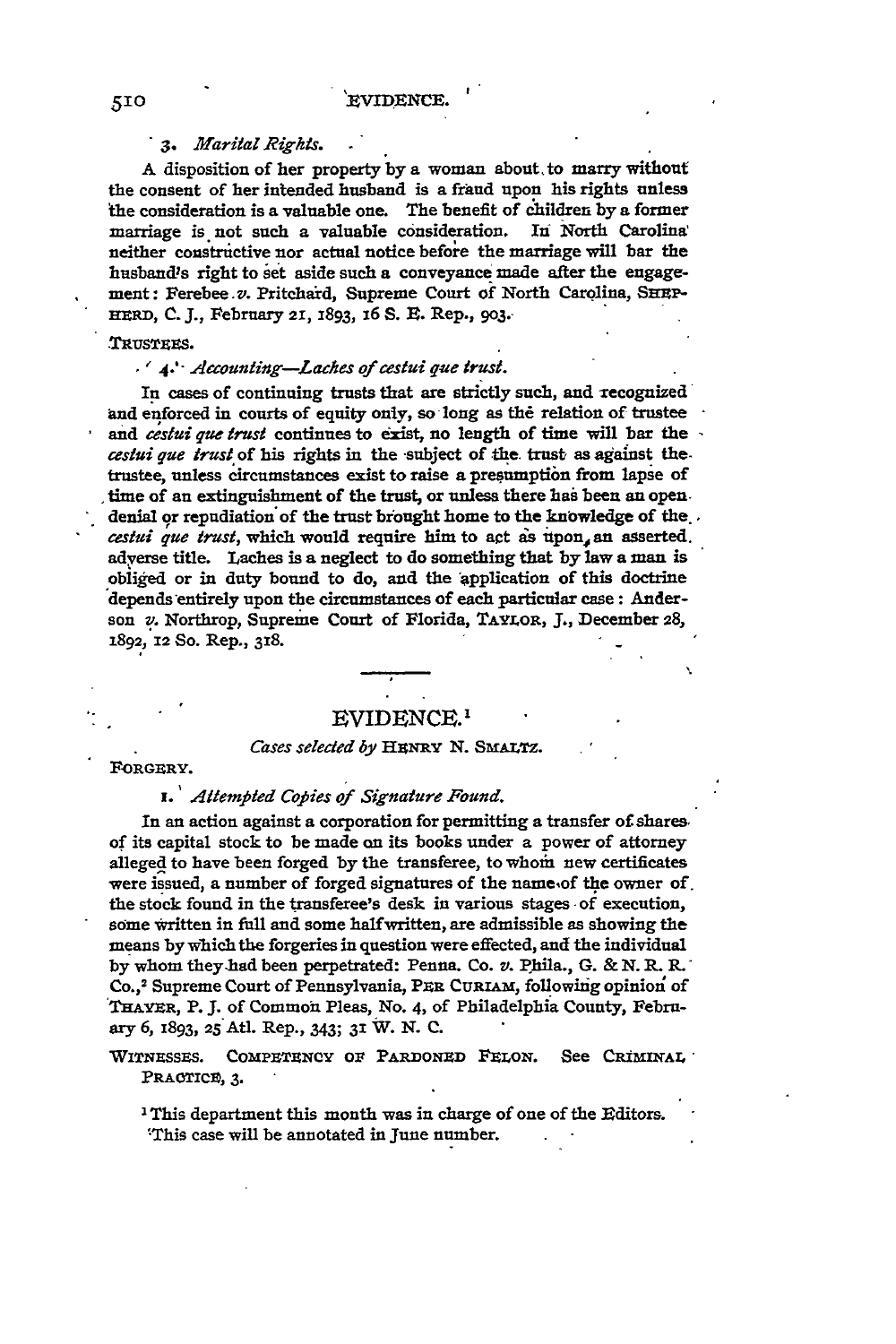# INSURANCE.

#### Cases selected by **HORACR L. CHEYNEY**.

FIRE INSURANCE.

# *I. Conditions of Policy-Foreclosure Sale.*

**An** advertisement and sale of insured property under a power contained in a mortgage is not a violation of a policy of insurance which provides that it shall be void on the entry of a decree of foreclosure of the insured property, since, though the foreclosure sale be regarded as equivalent to a decree of sale **by** a court of equity, such decree does not pass title until ratified by the Court: Hanover Fire Ins. Co. *v.* Brown, Court of Appeals of Maryland, BRYAN, **J.,** January **19,** 1893, **25** Atl. Rep., 989.

### LIFE INSURANCE.

# 2. Mutual Benefit Insurance-Beneficiary-Dependent Person *Affianced Wife.*

Where a mutual benefit society, organized for the benefit of relatives and persons dependent on members, issues a certificate payable to the member's "affianced wife," the question whether she was really dependent on *thd* member, and was, therefore, entitled to be a benficiary, is a question of fact. Where the affianced wife was, during the entire period of her engagement, working for her own living, earning during part of that time more than her intended husband, and receiving nothing from him except occasional presents of clothing and money, she is not "dependent" on him: Alexander *v.* Parker, Supreme Court of Illinois, **MAGRUDIR, J.,** January I8, **1893, 33 N. R.** Rep., **182.**

# MUNICIPAL CORPORATIONS **AND PUBLIC** LAW.

#### *Cases selected by MAYNE R. LONGSTRETH.*

CLASSIFICATION OF CITIES-POWERS OF CERTAIN CLASS TO LEGISLATE **FOR GENERAL WZLFAR.**

# *'. City Ordinance Concerning Animals in Street, Validity of.*

Where the general statutes authorize cities of the second and third class to regulate the running at large of animals in the street, but do not expressly give the same powers to cities of the fourth class, such cities cannot exercise that power under the general welfare clauses in their charters: Wilson *v.* Beyers, Supreme Court of Washington, DUNBAR, **J.,** December 1, **1892, 32** Pac. Rep., go.

That such power is given by'the general welfare clause, see City of Waco v. Powell, **32** Tex., **258; CoM.** *v.* Bean, **14** Gray, **52;** that it is not given, see Varden *v.* Mount, 78 *Ky.,* **86;** and Collins *v.* Hatch, iS Ohio, **523.**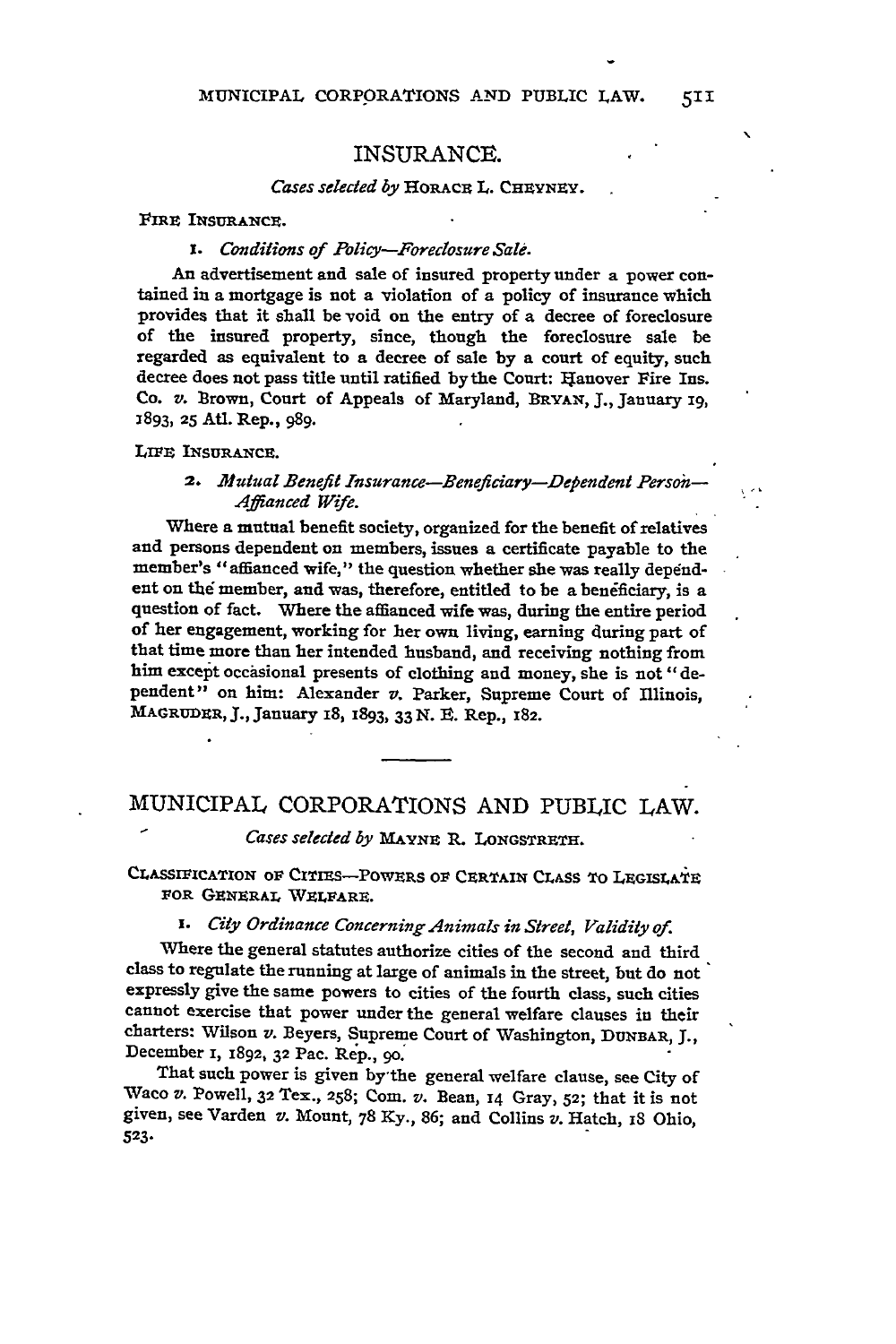# 12 MUNICIPAL CORPORATIONS **AND** PUBLIC **LAW.**

#### CUSTOMS DUTIES.

#### 2. Construction of Laws-Duty on Knit Woolen Clothing.

In construing the Tariff Act of October I, 1890, the Court will, in a proper case, as an aid to interpretation, consider the fact that the general idea of the statute is that of protection to American mahufactures, and this idea suggests that an article which has been subjected to an additional process of manufacture is subject to a higher rather than an equal or lower rate of duty. Knit woolen underclothing is dutiable as -"woolen wearing apparel," and not as "knit fabrics:" Arnold, Constable & **Co.** z'. United States, Supreme Court of the United States, BREWER, J., February 6, 1893, 13 S. C. Rep., 406.

#### FLECTIONS.

#### *3. Female,Suffrage'-Shbol Elections.*

Although the Constitution of a State may limit the elective franchise to "male citizens of the United States," nevertheless an Act entitling women to vote at school elections is constitutional, as applied to elections of members of boards of education, if they are officers who are not named in the Consfitution, and concerning the munner of whose election the legislature has, therefore, discretionary power: Phimmer v. Yost, Supreme Court of Illinois, BAILaV, **C. I.,** January **i9,** x893, **33 N.** *B.* Rep., I9I. Following Belles *v.* Burr, **76** Mich.; Wheeler *v.* Brady, **<sup>15</sup>** Kan., 26; State v. Cones, 15 Neb., 444; and Opinion of the Judges, 115 Mass., 603.

# LOCAL ASSESSMENTS.

#### *.4. Mlunicipal Improvements.*

Constitutional provisions that taxation "shall **be** equal and uniform,"'and that "no one species of property shall be-taxed higher than any other species of equal value," forbid any legislation authorizing local assessments on the part of a city for public improvements. The doctrine of local assessments proceeds upon the false assumption that the abutting property is exclusively benefited **by** the improvement. If this be so, then the right of the public to tax the owner at all for that purpose fails, because the. public has **no** right to tax a citizen to make **1him** build improvements for his own benefit only. Taxation must be for **a puTlic** purpose, and being so, must be equal and **uniform** throughont the division laying the tax: City of Norfolk *v.* Chamberlain, Supreme Court of Appeals of Virginia,, RICHARDSON, **J.,** December *15,* 1892, 16 **S: R .** Rep., **<sup>73</sup> <sup>o</sup> .**

The leading case of People *v.* Mayor, 4 N. **Y., 419;** criticized at length and disapproved; opinions of Chief Justice MARSHALL in Bank  $v$ . Billings, ,4 Pet., 514, and McCulloch *v.* Maryland, 4 Wheat., 428, upon taxation, distinguished. *Id.*

#### PUBLIC OFFICERS.

#### *5. Eligibility-Naturalization of Alien after Election.*

**In** the absence of any constitutiondl or statutory provisions as to the qualifications of officers, a person who at the time of his 'election as sheriff is an alien, and is consequently ineligible to hold office, may,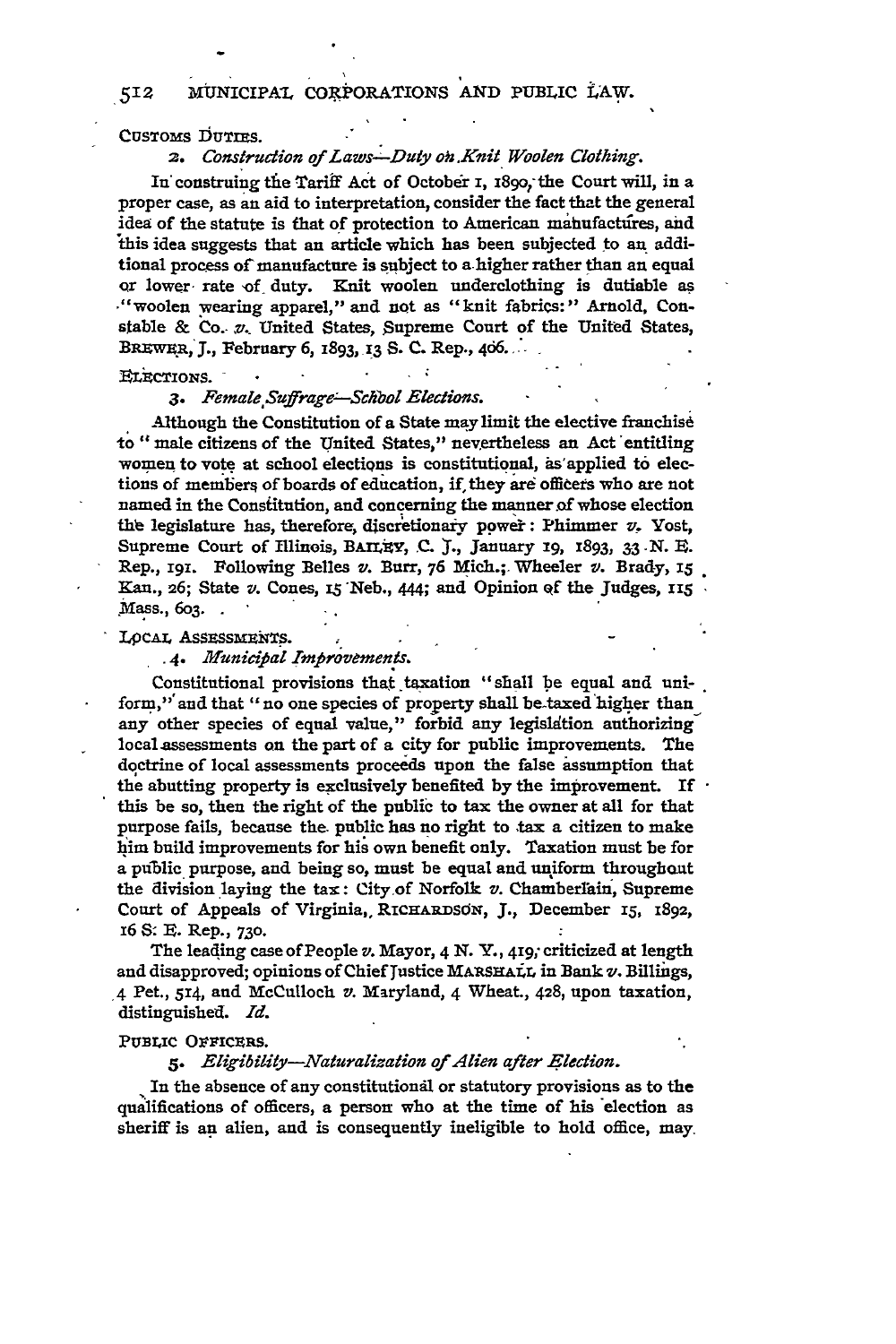remove the disability and entitle himself to the office **by** being naturalized as a citizen before his induction to office. And this is so though Section **692** of the Code provides for contesting elections to county dffices upon the ground, among others, that the person declared elected "was not eligible to the office at the time of his election," for any person who can qualifyhimself in time to take and hold the office is eligible' to it at the time of the election: State *v.* Van Beek, Supreme Court of Iowa, GIVzN, J..(ROBINSON, **C.** *J.,* and **GRANGER, J.,** dissenting), February 2, **1893,** 54 N. W. Rep., 526.

# *6. Salary-Right of de jure Officer after Payment to de facto Officer.*

Where a county has once made payment of the salary of a county  $\cdot$ office to one actually in possession of the office, performing its duties with color of title, before his right to the office has been determined against him **by** a competent tribunal, it cannot afterward **be** compelled to pay the same salary to the *de jure* officer; State *v.* **Milne,** Supreme Conrt of Nebraska, **NORVAL, J.,** February *15,* **1893,** 54 **N.** W. Rep., **521.** Following Steubenville *v.* **Cull, 38** Ohio St., i8; Wayne *Co. v.* **Benoit, 20** Mich., 176; Hagan v. City of Brooklyn, 126 **N.** Y., 643; Saline Co. v.' Anderson, **20** Kan., 298; State v. Clark, **52** Mo., So8; Shannon *v.* Portsmouth, 54 **N.** H., **x85;** Michel v. New Orleans, **32 La. Ann., 1O94.**

The *de jure* officer may, however, recover from the *de faco* incumbent the salary and emoluments received while in office after deducting the expenses incurred in earning them: Mayfield v. **Moore, 53** Ill., 528; Dolan v. Mayor, **68 N.** Y.. **274;** Douglass *v.* State, 31 Ind., **429.**

- Some jurisdictions, however, hold that the *dejure* officer can recover from the county in spite of payment to the *de facto* officer: **Mayor** *v.* Woodward, **12** Heisk. (Tenn.), 499; People *v.* Smith, **28** Cal., 21; Carroll *v.* Siebenithaler, 37 Cal., 193.

See also dissenting opinion of **COOLZY, J.,** in Wayne Co. **v. Benoit, 20** Mich., 176.

# PLEADING AND PRACTICE.

# *Cases seleeted by* **ARDEMus STEWART.**

#### PLEADING.

ABATEMENT.

*1. Action Prematurely Brought-Reformation of Instrument.*

A plea in abatement is the proper mode of raising the question that an action on a note is prematurely brought, when such fact does not appear on the face of the note; but, when there are coupled with the plea matters which show that it can only be sustained by proof of facts necessitating a reformation of the instrument, the pleading will be insufficient unless it contains a prayer for reformation: Scott *v.* Norris, Appellate Court of Indiana, **R.EIHARD, C. J.,** February 4, **E893,** 33 **N!. E.** Rep., **227.**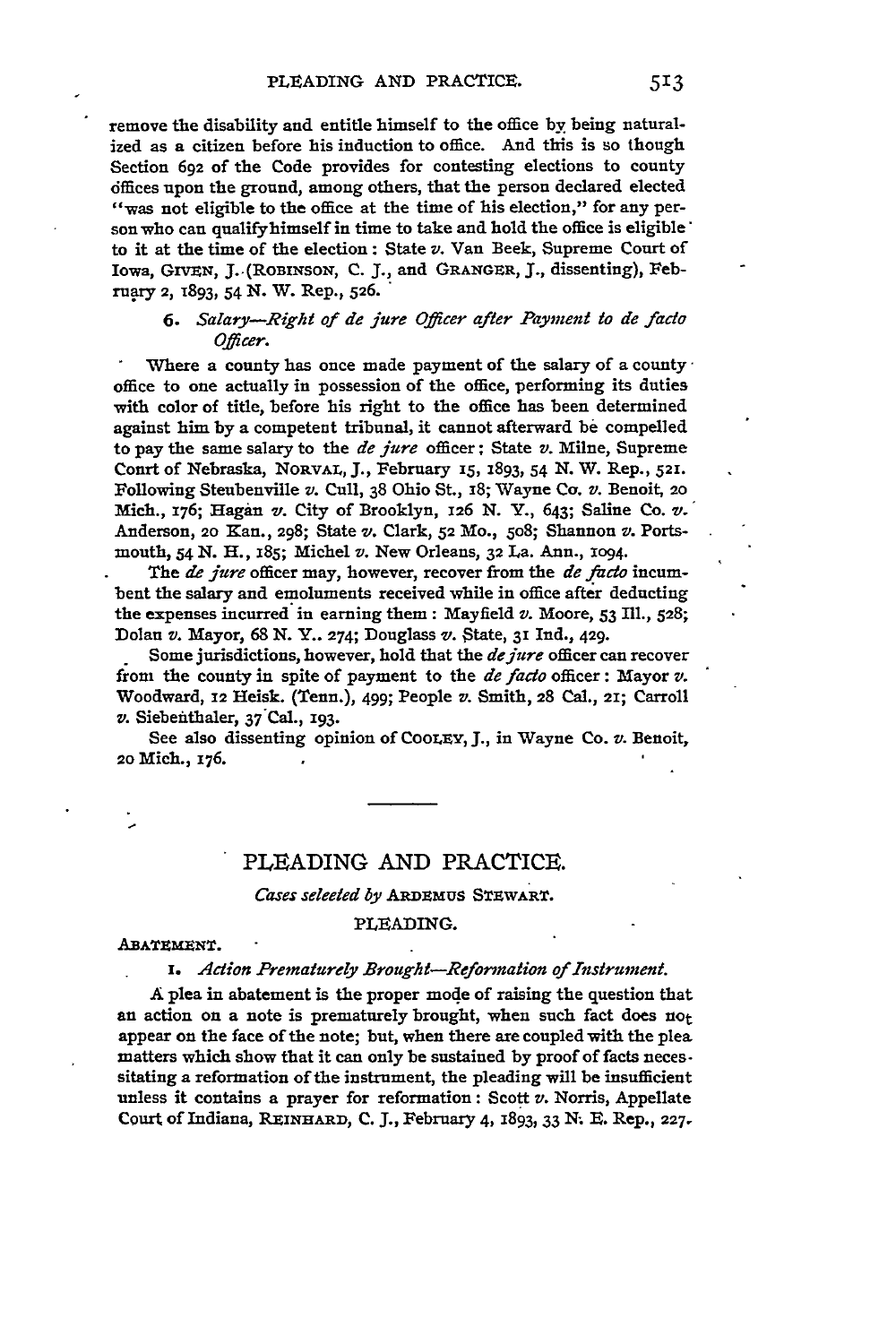DEMURRER.

*2. Partial Defects.*

**A** demurrer which is addressed to'only a part of a -plea is untenable, and the remedy for such partial defects is **by** motion to strike out, **by** objeqtions to evidence, or **by** instructions to the jury to disregard the defective allegations: Corpening *v.* Worthington, Supreme Court of Ala**bama,** HARAIroN, **J.,** February **6, 1893,** 12 **So.** Rep., **426.**

#### MISJOnMER OF **CAUSES.**

#### *3. Election after Trial--Demurrer Ore Tenus.*

Where a single count of a complaint contains two causes of action,  $\dots$  one in tort and the other in contract, and plaintiff is allowed, over defendat's objection, to introduce evidence **to** sustain both causes, the -error is not cured **by** plaintiff's election, after the trial, to recover in contract only, when the judgment rendered does not limit plaintift's recovery of costs to those incurred in the action in contract. Where an action is brought before **a** justice it is not too lath **to** raise the question of misjoin- 'der of issues on a demurrer ore **tenus** in the Circuit Court on appeal: 'Wirth *v.* Bartlett, Supreme Court of Wisconsin, ORTON, **J.,** January **3z,•** " **i8g3,54N.** W. Rep., **399.**

**LONTINUANCE.** PRACTICE.

*1. Abuse of Discretion.*

**On** an application **by** plaintiff for a continuance, his affidavits showed that he had used due diligence to prepare for trial, setting out in detail the nature **and** kind of diligence, and that the most materiql and neces- sary witness, a non-resident, was so sick that he **could -ot give** *his* **depo**sitioni, and that no other witness was known to **plaintiffby** whom he could' prove what he expected to prove **by** this witness. The affidavit also set out what plaintiff expected to prove **by** such witness, clearly establishing the materiality of the testimony. *Held,* that a refusal'to grant a continuance was such an injudicious use of discretion as to warrant a reversal: Davis **&** Rankin **Bldg.** & **Mfg** Co. v. Riverside Butter & Cheese Co., Supreme Court of Wisconsin, PINNEY, J., January 31, 1893, 54 N. W. Rep.,5o6.

#### **REMovAl, OF** CAusEs.

# *2. Time of Removal-Filing Pleadings in State Court.*

It is not necessary, in order to the removal of a cause, that any pleading on behalf of defendant should first be filed in the State court; and decisions **by** a' State court that such filing is necessary are not binding upon the Federal- courts: Egan v. Chicago, M. & St. **P.** Ry. Co.. Circuit Court of the Northern District of Iowa, *E. D.*, SHIRAS, Dist. J., January 21,1893, **53** Fed. Rep., **675.**

# **SERVICE OF PROCESS.**

# 3. Leaving Copy at House.

Where **a** person disappears from home, without any expression of an intention not to return, process left with his wife, nine days after his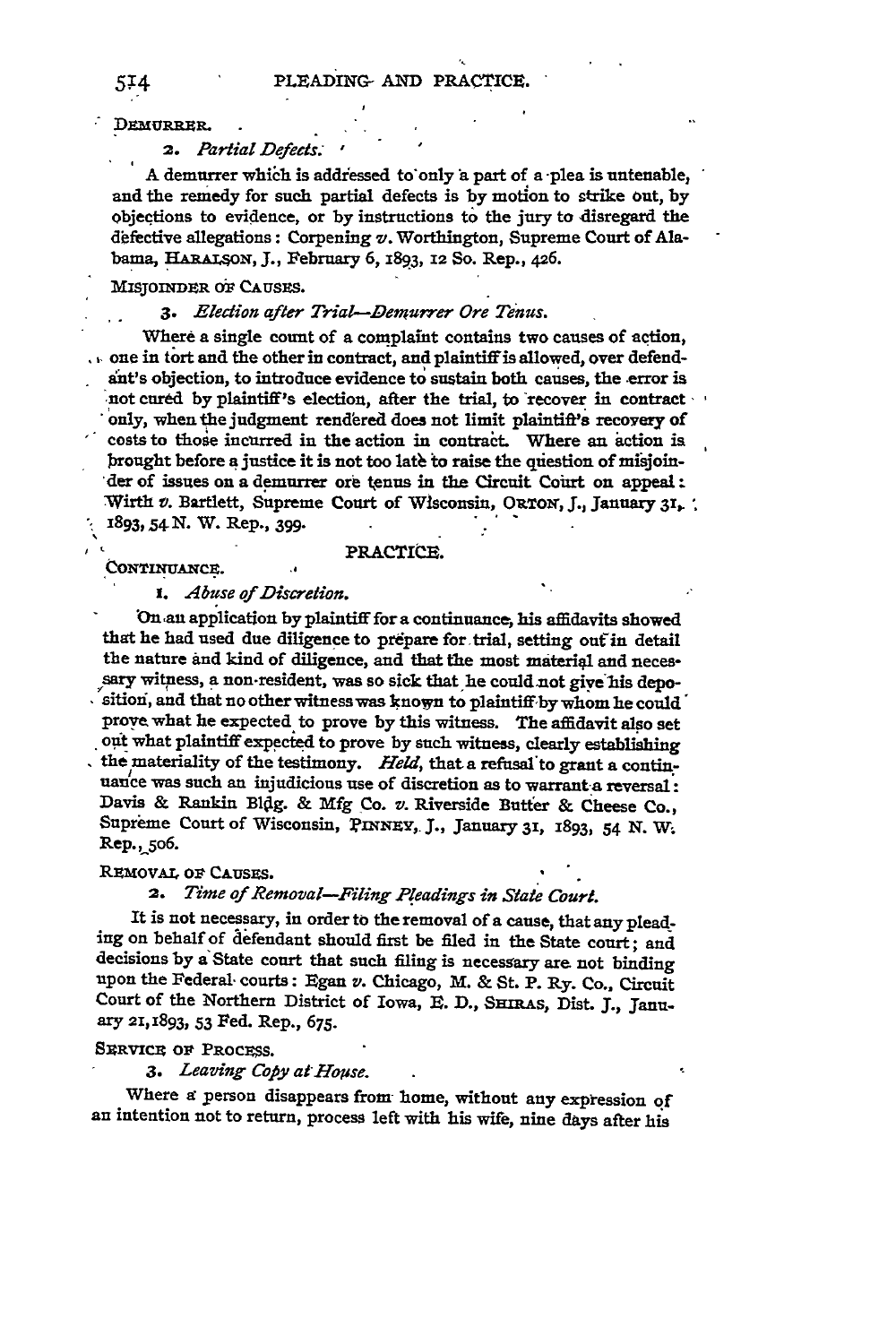disappearance, at his usual place of abode, is a sufficient service to give **the** court jurisdiction: Botna Valley State Bank *v.* Silver City Bank *et al.,* Supreme Court of Iowa, ROTHROCK, **J.,** January **31,** 1893, 54 **N.** W. Rep., **472.**

**TROVER BY MEMBER OF FIRM.** 

*4. Nonjoinder of Partner.*

One partner cannot maintain trover for the recovery of property conveyed by his co-partner in fraud of the partnership: Cornells *v.* Stan-. hope, **14** R. I., **99,** followed; White v. Campbell, Supreme Court of Rhode Island, MATTESON, C.J., January 21, 1893, 26 Atl. Rep., 40.

VERDICT.

#### 5. *Gambling Verdict-Impeachment by Juror.*

Where a jury agree that each member thereof shall mark the sum which he thinks the plaintiff is entitled to recover on a slip of paper, and then ascertain by addition the amount of the sums so marked, and to then divide said amount **by** twelve (the number **of** jurors), and that the quotient resulting from such division shall be the amount of the verdict, such verdict is obtained by "resort to a determination of chance," within the meaning of that term as used in subdivision **2,** 4439, Rev. St. 1887. The affidavit of a juror is competent proof to show that the verdict was so obtained: Flood *v.* McClure, Supreme Court of Idaho, **SULLIvAN, J.,** February **3,** 1893, **32** Pac. Rep., 254.

#### PROPERTY.

# *Cases selected by* **WILLIAm** A. **DAVIS.**

**EMINENT** DOMAIN.

#### *i. Elevated Railways-Injuries to Easements-Benefits.*

In an action for damages to property **by** reason of the consiruction and maintenance of an elevated railway, it is error to refuse to find that the easements appurtenant to the land, and interfered with **by** the railway, aside from any consequential damages to the premises from the taking thereof, have in themselves only a nominal value.

It is error to refuse to find that the only property rights of an abutting owner in the streets taken or interfered with **by** the railway are easements of light and of air and of access in and over the street.

The courts may judicially notice that an elevated railway increases the traffic and business in the wide avenues occupied **by** it, even if the evidence introduced does not show this: Bookman *v.* **N.** Y. **El.** R. Co., Court of Appeals of New York, EARL, **J.,** February **28,** 1893, 33 **N. E.** Rep., 333.

**LAND.**

*2. Charge on Estate.* •

Testator devised that portion of his premises on which a tannery was situate, to his son John, and the portion having a mill on to his son Joseph. The will provided: "John shall receive a deed free from all incumbrances. It is reserved that he is" to take water out of the mill  $\cdot$